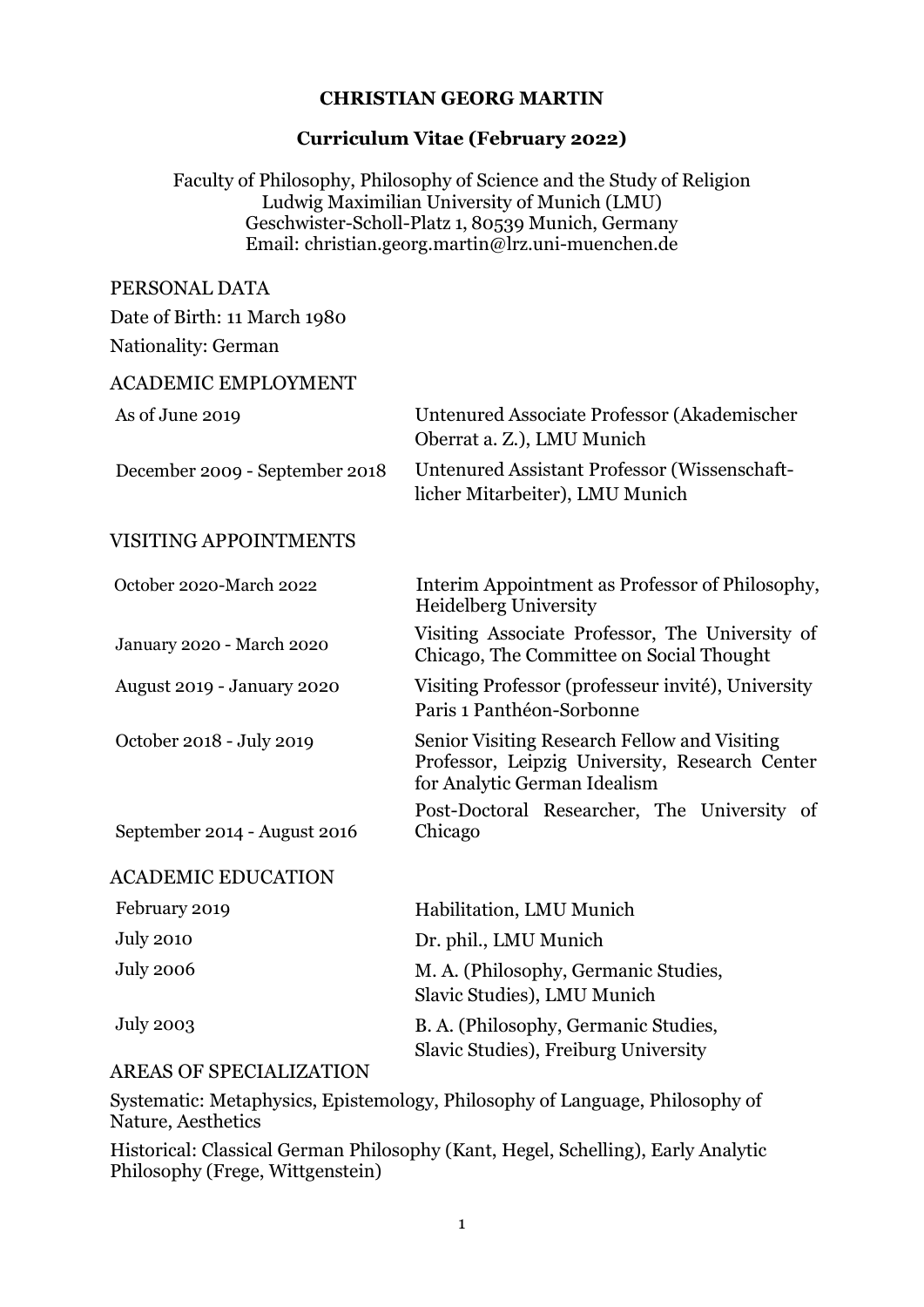### AREAS OF COMPETENCE

Historical: 20th Century Continental Philosophy (Benjamin, Cassirer, Heidegger)

## FELLOWSHIPS, LECTURESHIPS, AND AWARDS

Kohut Visiting Professor, The University of Chicago, Winter Quarter 2020

Visiting Professor of Philosophy, University Paris 1 Panthéon Sorbonne, August 2019- January 2020 (jointly sponsored by the German Academic Exchange Service and the University Paris 1)

Visiting Professor of Philosophy, Leipzig University, April-July 2019 (Humboldt Project)

Visiting Senior Research Fellow, Leipzig University, October 2018-March 2019 (Humboldt Project)

Feodor-Lynen Research Fellowship for Experienced Researchers (Humboldt Foundation), The University of Chicago, September 2015-September 2016

Postdoctoral Scholarship (German Academic Exchange Service), The University of Chicago, September 2014-August 2015

Travel- and Research Fellowship (LMU-UC Berkeley Research in the Humanities), UC Berkeley, April 2014

Travel- and Research Fellowship (LMU-UC Berkeley Research in the Humanities), UC Berkeley, September-October 2013

Akademiepreis 2011, Heidelberg Academy of Sciences and Humanities (awarded for the PhD dissertation)

Doctoral fellowship, German National Academic Foundation, 2007-2009

Fellowship, German National Academic Foundation, 2001-2006

#### CONFERENCE ORGANIZING

Organizer of the Conference "Anschauung und Begriff in der klassischen deutschen Philosophie", LMU Munich (postponed to 2022)

Organizer of the Workshop: "Naturästhetik Zeitalter der ökologischen Krise", Heidelberg University, October 2021

Co-organizer (with David Zapero) of the Workshop "Wittgenstein et l'imagination", University Paris 1 Panthéon-Sorbonne, November 2019

Organizer of the Conference "The Form of Our Life With Language," LMU Munich, May 2016

Co-organizer (with Axel Hutter) of the Conference "Bedeutungsskepsis und absoluter Geist," LMU Munich, July 2015

Co-organizer (with Marcela García) of the Conference "Notwendigkeit, Kontingenz, Vernunft. Variation im Umkreis Schellings," Munich, July 2015

Co-organizer (with Hans Sluga) of the Workshop "Coping with Unsurveyability. Wittgensteinian Perspectives," UC Berkeley, April 2014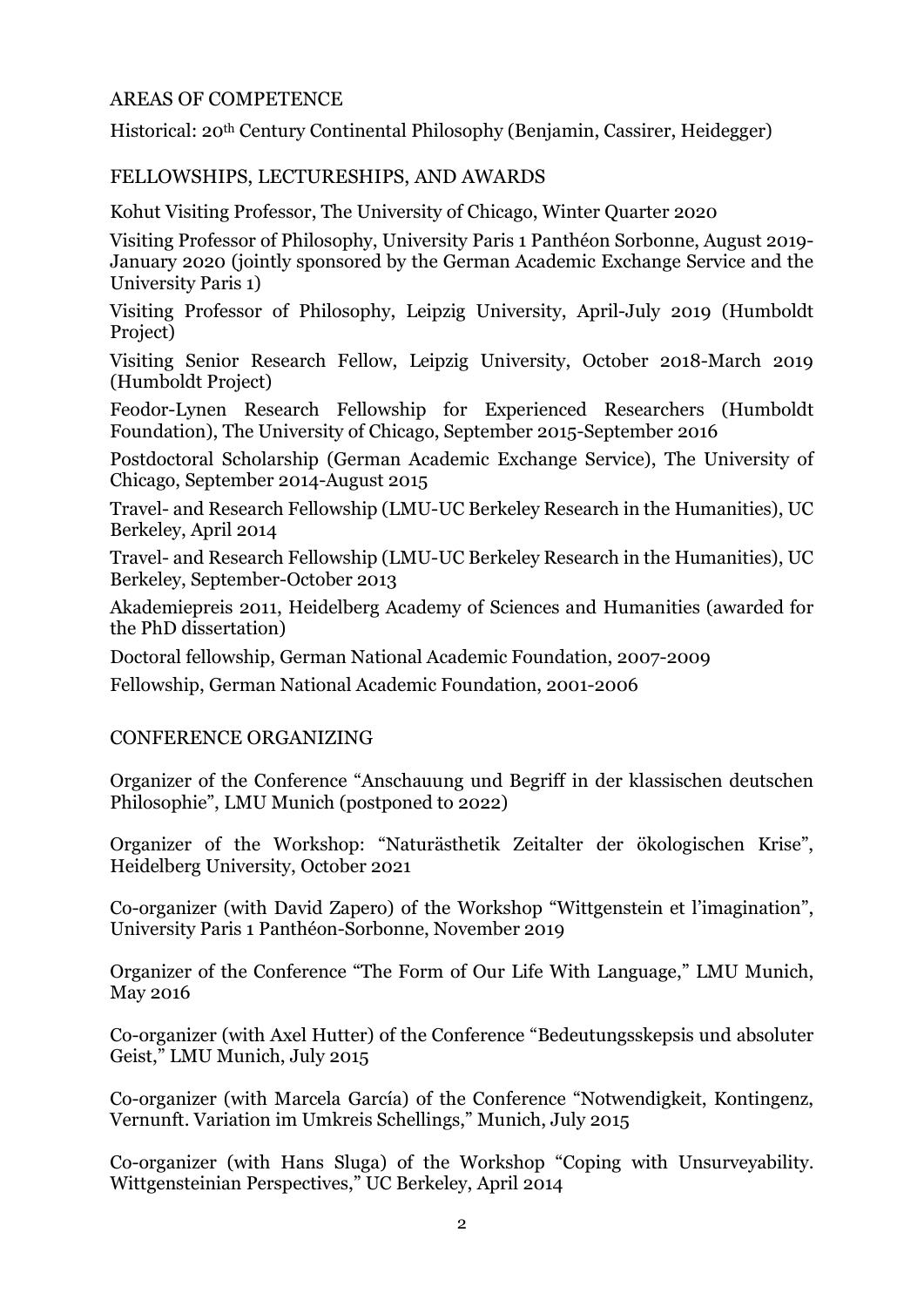Co-organizer (with Marcela García) of the Workshop: Ontology in German Idealism, LMU Munich, July 2013

Co-organizer (as a member of the Society "Conceptions of Reason. Justification and Critique") of the Conference "Aspects of Reason. Justification and Critique," LMU Munich, CAS, June 2011

# OTHER ORGANIZATIONAL ACTIVITIES

Co-organizer (with Marcela García) of a Screening and Discussion Series "Film and Philosophy", LMU Munich, 2009-2011

# TEACHING AT THE UNIVERSITY OF CHICAGO (in English)

Graduate Seminar: Conceptions of Nature in German Idealism, winter quarter 2020

# TEACHING AT THE UNIVERSITY PARIS 1 PANTHEON-SORBONNE (in French)

Graduate Seminar (master 2): Wittgenstein, co-taught with Sandra Laugier, 1<sup>st</sup> semester 2019-20

Upper-level Undergraduate (licence 3): Perception and Imagination, 1st semester 2019-20

# TEACHING AT LEIPZIG UNIVERSITY (in German)

Graduate Seminar (Intensivseminar): From Logic via Nature towards Language, summer 2019

# TEACHING AT HEIDELBERG UNIVERSITY (in German)

GRADUATE SEMINARS AND LECTURE COURSES (Vorlesungen) Research Colloquium on Classical German Philosophy, winter 2020, summer 2021, winter 2021 Philosophy of Language, winter 2021 Marx' "Capital", Volume 1, winter 2021 Philosophy of Technology, summer 2021 Nature and Technology, summer 2021 Objectivity in Hegel's "Science of Logic", winter 2020 Nature and Culture, winter 2020

# UNDERGRADUATE COURSES

Introduction to Frege, winter 2021 Kant's "Critique of the Aesthetic Power of Judgment", winter 2020 Kant's "Critique of the Teleological Power of Judgment", summer 2021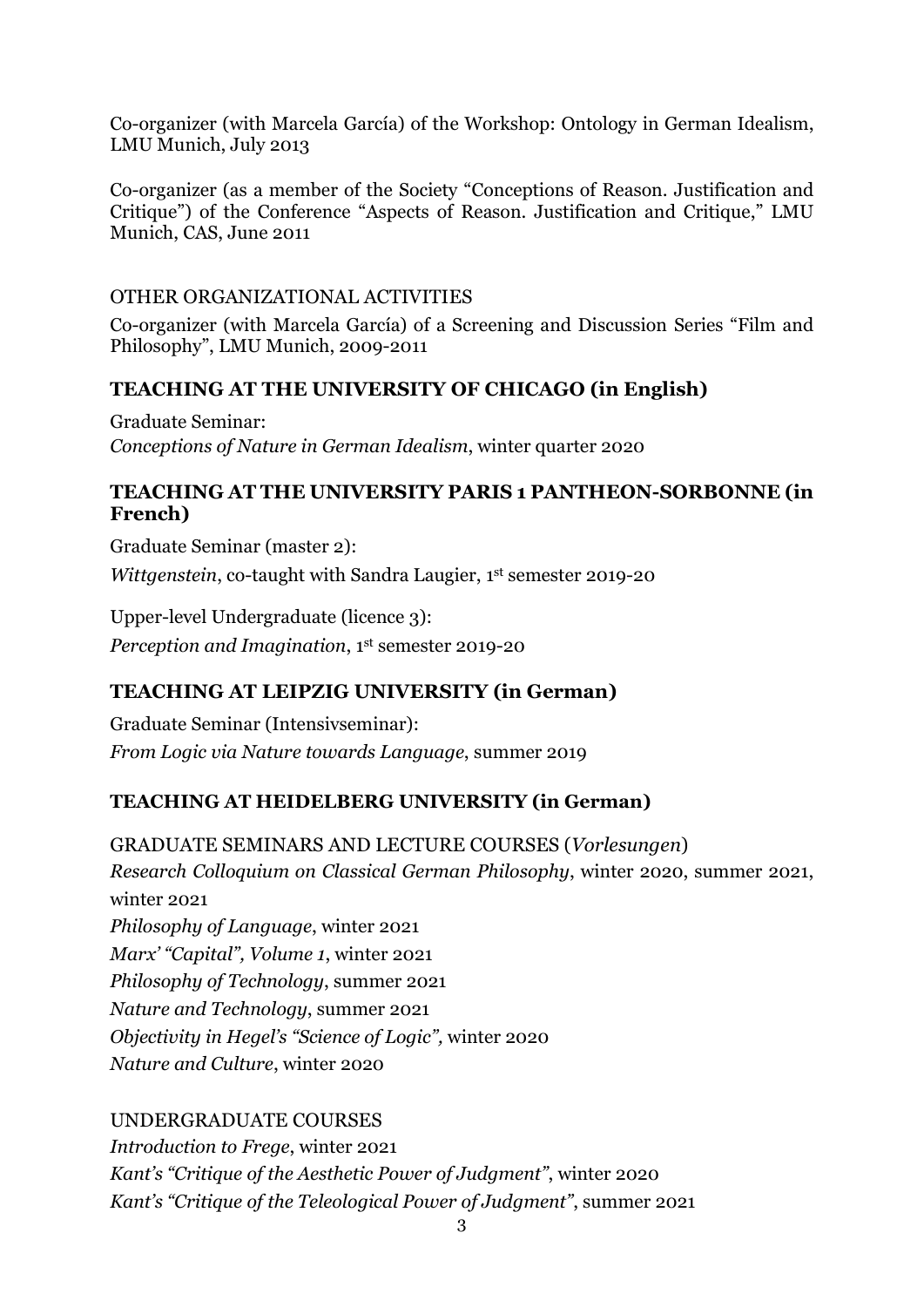# TEACHING AT LMU MUNICH (in German)

GRADUATE SEMINARS AND LECTURE COURSES (Vorlesungen) Nature and Culture, summer 2020 Conceptions of Nature in German Idealism (Kant, Hegel), summer 2019 What is a Judgement? (Kant, Hegel, Frege), summer 2018 Enlightenment and the Public Sphere, winter 2017-18 The Concept of Number (Kant, Frege, Dedekind, Wittgenstein), winter 2017-18 Aesthetic Form (Kant, Schiller, Hegel), winter 2016-17 Aspect Perception, summer 2014 Analytic Kantianism (Kant, Sellars, McDowell), summer 2013 Meaning and Subjectivity (Frege, Husserl, Wittgenstein), co-taught with Christopher Erhard, winter 2011-12 Walter Benjamin on Language and History, co-taught with Axel Hutter, summer 2011 What is Life? (Aristoteles, Kant, Schelling, Hegel, Heidegger, Jonas and Thompson), co-taught with Marcela García, winter semester 2010-11

# GRADUATE WORKSHOP

MA- and PhD-Colloquium in Theoretical Philosophy, summer 2018

# UNDERGRADUATE COURSES:

Aesthetic Experience, summer 2020 BA-Colloquium in Theoretical Philosophy, summer 2014 Wittgenstein's "Philosophical Investigations", winter 2013-14 Hegel's "Logic of Judgment", summer 2013 Frege and Wittgenstein on Sense and Nonsense, winter 2012-13 Kant's "Critique of Practical Reason", winter semester 2012-13 Self-Consciousness (Fichte, Hegel, Anscombe, Nozick, Brandom), summer semester 2012 Wittgenstein and Kripke on Rules, summer semester 2012 The Problem of Universals, winter semester 2011-12 Theories of Meaning (Grice, Quine, Davidson, Sellars, Brandom), summer 2011 Aristotle's "De Anima", winter 2010-11 Kant's "Prolegomena", summer 2010 Introduction to Wilfrid Sellars' philosophy, summer 2010 Anton Koch's "Wahrheit, Zeit und Freiheit", winter 2008-9 Self-Consciousness (Fichte, Hegel, Castañeda), winter 2007-8 Hegel's Encyclopedia Logic, summer 2007 Hegel's Philosophy of Spirit, winter 2006-7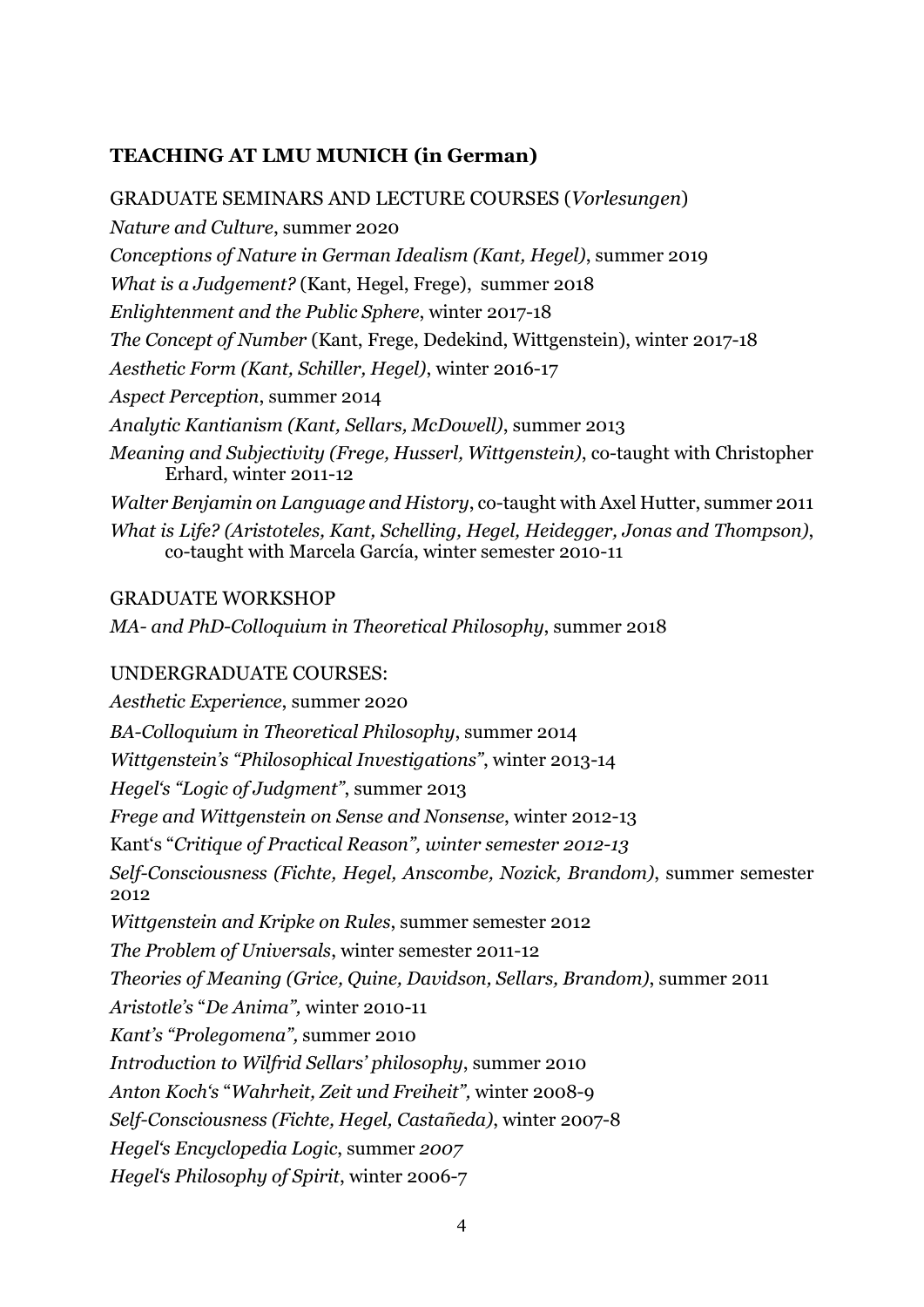## GRADUATE ADVISING

### Dissertation Advisor (LMU Munich):

Konstanty Kuzma, A Critique of McDowell's Minimal Empiricism from the Vantage Point of Kant and Hegel (funded by the German National Academic Foundation)

### **Dissertation Committee Member** (The University of Chicago)

Shana Crandell, Action and the Unity of Reason, PhD Dissertation

Mathis Koschel, The Finitude of Human Cognition and its Limits. Kant and Hegel on Mechanism and the Principle of Sufficient Reason, PhD Dissertation

#### MA-Thesis Advisor:

Carmen Ackermann, Hegel's Philosophy of Reconciliation in "The Spirit of Christianity and its Fate"

Hai Linh Ngo, "Experience of Actuality". The Reception of Aristotle in late Schelling

Sarah Geißler, Adorno's Epistemological Conceptions. An Essay on Subject and Object.

Simon Lepa, The concept of purposiveness in Kant's "Critique of the Power of Judgment".

Quirin Oberrauch, Frege on Thoughts and Logical Force (in German)

Franz Seitz, Kant and Newton on Metaphysics, Mathematics, and Experience (in German)

Franziska Spöttl, Kant on Empirical Cognition (in German)

Max Pointner, The Concept of Form in Wittgenstein's Tractatus (in English)

Kathrin Menden, On the Use of Examples in Philosophy (in German)

Jeremy Schneider, Wittgenstein on Proper Names and Referrring (in English)

Nele Köstler, Autonomy and Self-Legislation. Analysis of an Apparent Paradox in Kant's "Foundations of the Metaphysics of Morals" and the "Critique of Practical Reason"

#### UNDERGRADUATE ADVISING

#### BA-Thesis Advisor:

Johannes Köpf, Kant's Exposition of the Concept of Self-Consciousness in the Critique of Pure Reason

Tom Tschapek, The Role of Productive Imagination in Kant's B-Deduction (in German)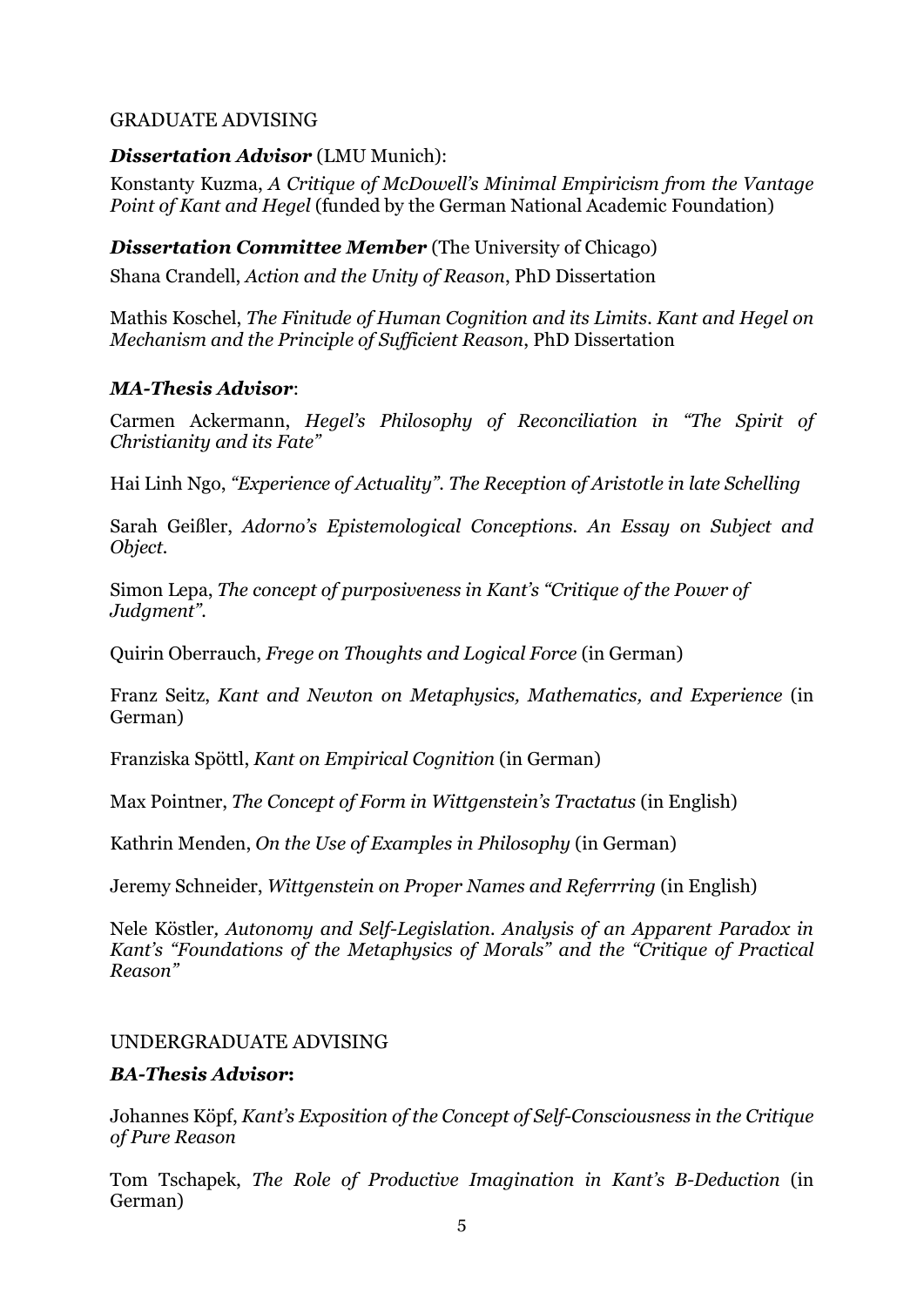Alexander Kleiner, The Political Power of Postdramatic Theatre in Light of the Aesthetic Doctrines of Kant and Schiller

Johannes Mirwald, Moral Particularism and Practical Perception (in German)

Johannes Grajcarek, Hegel's Conception of a Philosophical System (in German)

Maxime Weber, The Time-image in Deleuze and Tarkovskij (in German)

Hannah Sommer, A critical Investigation of various uses of the concept of a "person" in contemporary empirical psychology (In German)

Paul Neven du Mont, The Spontaneity of the Understanding (In German)

Marvin Tritschler, "Identity and Difference". The Problem of Cognition in Hegel's Early Writings (in German)

Tamina Wüst, Wittgenstein's Use of Jokes (in German)

Johannah Grießhammer, The Foundations of Knowledge according to Fichte's Earliest Writings (in German)

Sebastian Kniep, Meaning as Use and the Rule-Following Paradox (in German)

Peri Huber, Wittgenstein on Self-Knowledge (in German)

Philipp Tschochohei, The Art of Narration in the Age of its Mechanical Reproduction

Isabel Sickenberger, Arthur Danto's Thesis about the End of Art. A Critical Evaluation (in German)

# DEPARTMENTAL SERVICE

Coordinator of the newly-created MA-programme in Theoretical Philosophy at LMU Munich, 2012-14, 2016-18

Graduate Admissions Committee (MA-programme in Theoretical Philosophy), 2012- 14, 2016-18

Member of numerous examining boards (BA-, MA- and PhD- level) at LMU, 2009- 2014, 2016-2018

# OTHER PROFESSIONAL SERVICE

Reviewer for European Journal of Philosophy, Acta Analytica, Archiv für Geschichte der Philosophie, Hegel-Bulletin, Nordic Wittgenstein Review, Idealistic Studies, Hegel-Studien

# LANGUAGES

(spoken and written): German, English, French, Czech

(basic reading abilities): Latin, Ancient Greek, Polish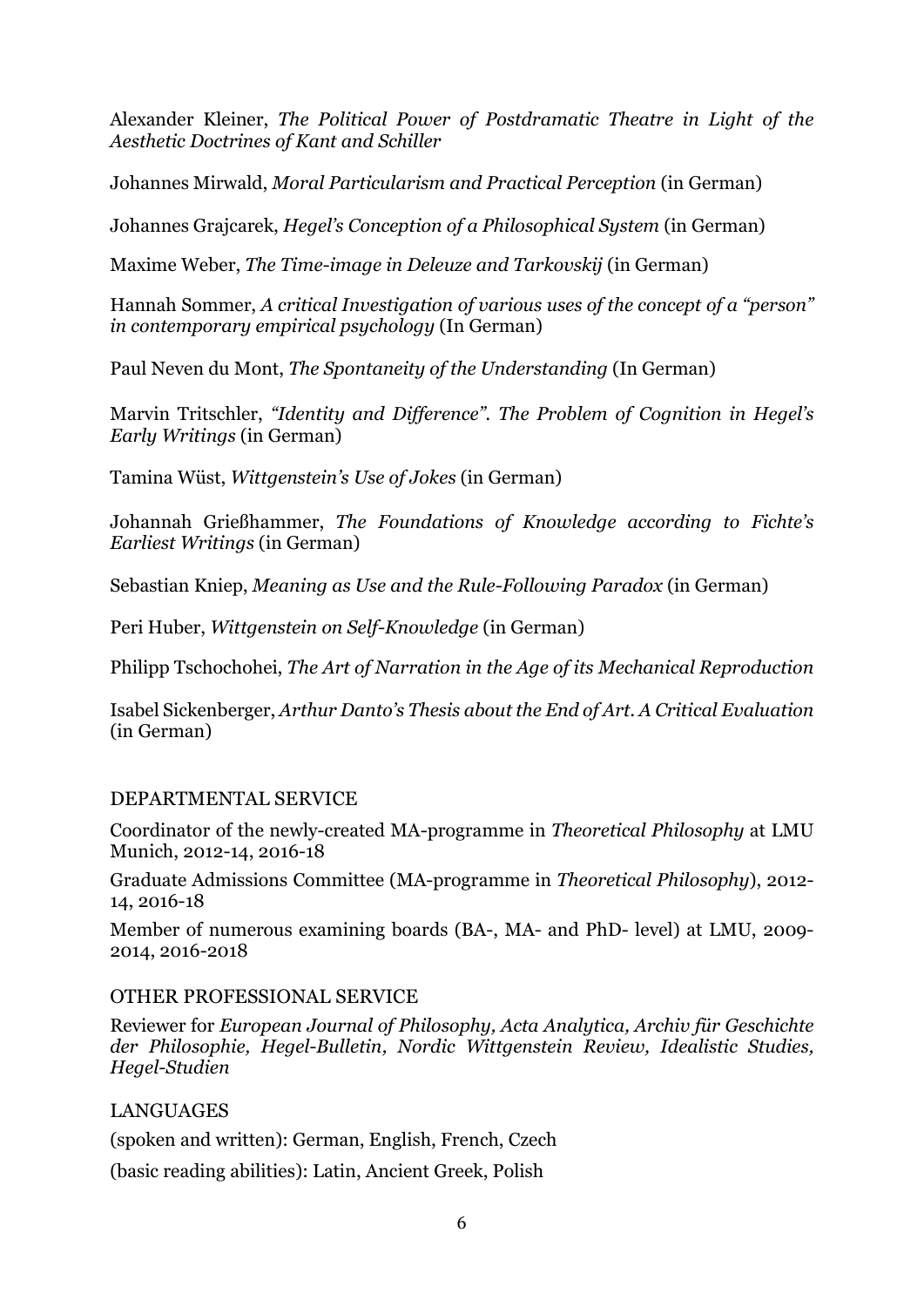## LECTURES AND WORKSHOPS

#### Three Attitudes towards Nature

Invited lecture, Conference: Hegel and the Unity of Science, Purdue University, February 2020

Hegel on our Attitudes towards Nature

The University of Chicago, Philosophy Department, job talk, January 2020

#### Hölderlin (and Hegel) on Recollection

Invited lecture, Conference "Critique, Commentary and Translation", Tel Aviv University, December 2020

#### Hegel's Idea of a Philosophy of Nature

Invited lecture, Université Paris 1 Panthéon-Sorbonne, Ecole doctorale de philosophie, December 2020

#### Productive and Reproductive Imagination

Paper, presented at the Workshop "Wittgenstein et l'imagination", Université Paris 1 Panthéon Sorbonne, November 2019

### Hegels Unterscheidung des Logischen vom Realen

Invited Paper, presented at the Conference "Grundprobleme der Wissenschaft der Logik", Heidelberg University, July 2019

#### Kant über Kontinuität und Unendlichkeit

Invited Talk, Heidelberg University, July 2019

#### The Invisible on Screen

Invited Paper, presented at the Colloquium "La pensée du cinéma. En hommage à Stanley Cavell", University Paris 1 Panthéon-Sorbonne, June 2019

Materie im Raum. Überlegungen zu Kants zweiter Antinomie

Invited Talk, Stuttgart University, May 2019 Bonn University, May 2019 Potsdam University, May 2019

Kant and Cassirer on Concepts, Intuitions and the Continuity of Space

#### Invited Paper, presented at the Conferences

"Kant, Neo-Kantianism, and Jewish Thought," Tel-Aviv University, December 2018

"Metaphysics and German Idealism: a Dialogue with Contemporary Philosophy," Universidad Michoacana de San Nicolás de Hidalgo, Morelia, March 2019

Von der reinen Logik zur Logik der Sprache

Invited Lecture (Lecture Series: "Sprache und Philosophie"), Leipzig University, January 2019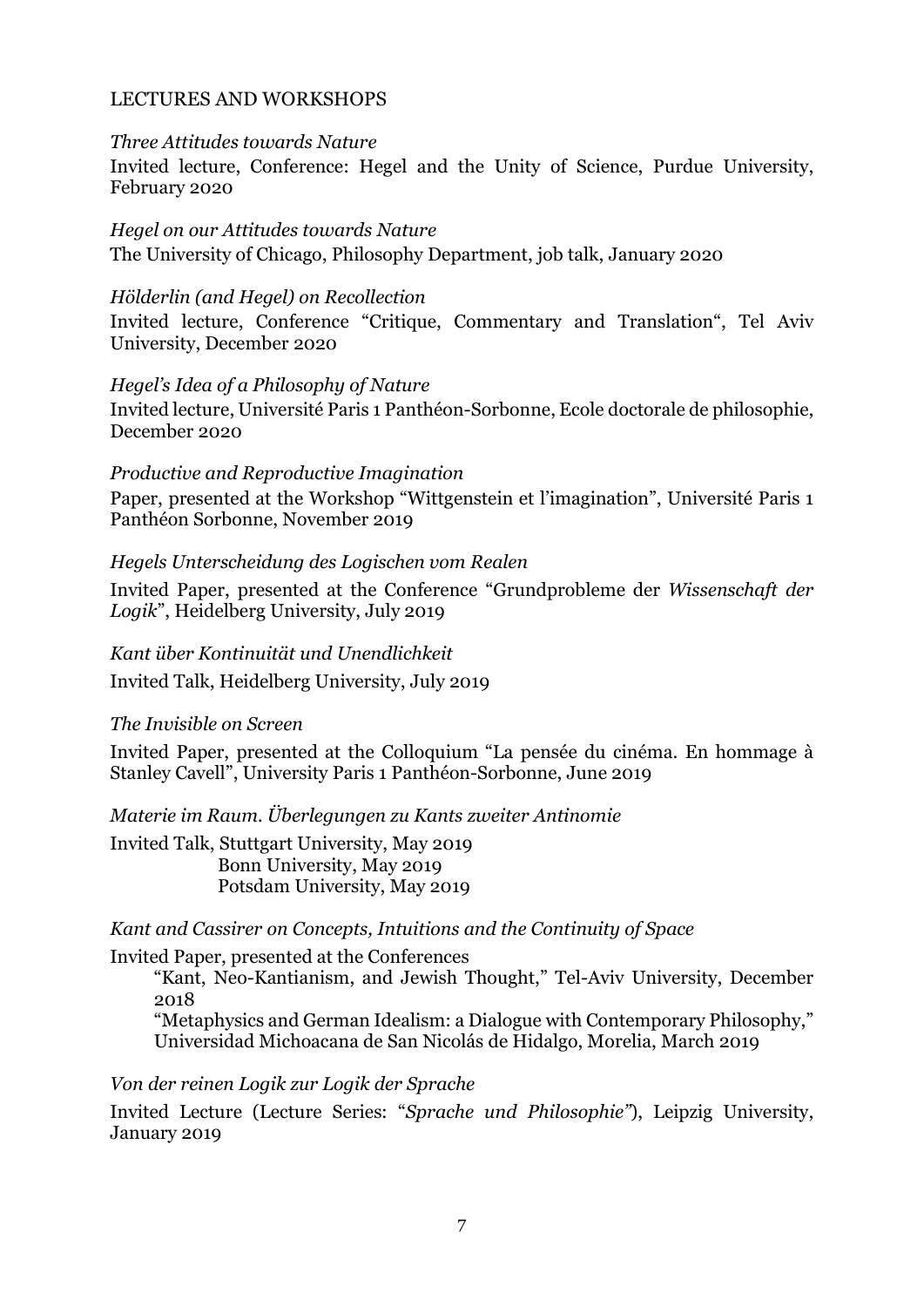# The Force of Thinking,

Invited Paper, Humboldt-Kolloquium, Leipzig University, November 2018

# The Reality of Thinking

Invited Paper, presented at the Conference: "Le rétour du debat entre réalisme et idéalisme," University Paris 1 Panthéon-Sorbonne, November 2018

How to conceive of rules and laws such as to do justice to the fact that the basic way in which thinking animals live their lives precedes rules and laws?

Invited Talk, Workshop "Rules, Forms of Life, and the Law," University Paris 1 Panthéon-Sorbonne, January 2018

Perspicuous Presentations and the Understanding of Alien Religious Customs

Invited Paper, Workshop "Coping with Unsurveyability," UC Berkeley, April 2014 Conference "The Bounds of Reason and Language. From Kant to Wittgenstein," Renmin University of China, Peking, October 2017

# Duality, Force, Language Games, and Our Form of Life

Invited Paper, Joint Session of the Wittgenstein and the German Philosophy Workshop, The University of Chicago, January 2017

# Poetry as a Form of Knowledge

Invited Paper, presented at the Conference "Concepts of Aesthetic Form", The University of Chicago, January 2017

# Art, Religion, and Philosophy as Forms of Knowledge

Invited Paper, presented at the "Fourth International Congress of Hegelian Studies," UNAM, Mexico City, October 2016

Hegel on the Concept, Concepts, and Forms of Judgment

Invited Workshop, UACM, Mexico City, October 2016

# Transformativer Personenbegriff und serielle Methode bei Kant und Schelling

Invited Paper, presented at the Workshop "Schellings Philosophie der menschlichen Freiheit,", LMU Munich, July 2016

# Logico-semantic Activity

Invited Paper, presented at the Conference "Transformations of Actuality", UNAM, Mexico City, February 2016

# Kunst, Religion und Philosophie als Formen der Erkenntnis

Paper, presented at the Conference "Bedeutungsskepsis und absoluter Geist," LMU Munich, July 2015

# Babel. Schelling über die Natur der Sprache(n)

Paper, presented at the Conference "Kontingenz, Notwendigkeit und Vernunft. Variationen im Umkreis Schellings," LMU Munich, July 2015 Poetry as a Form of Knowledge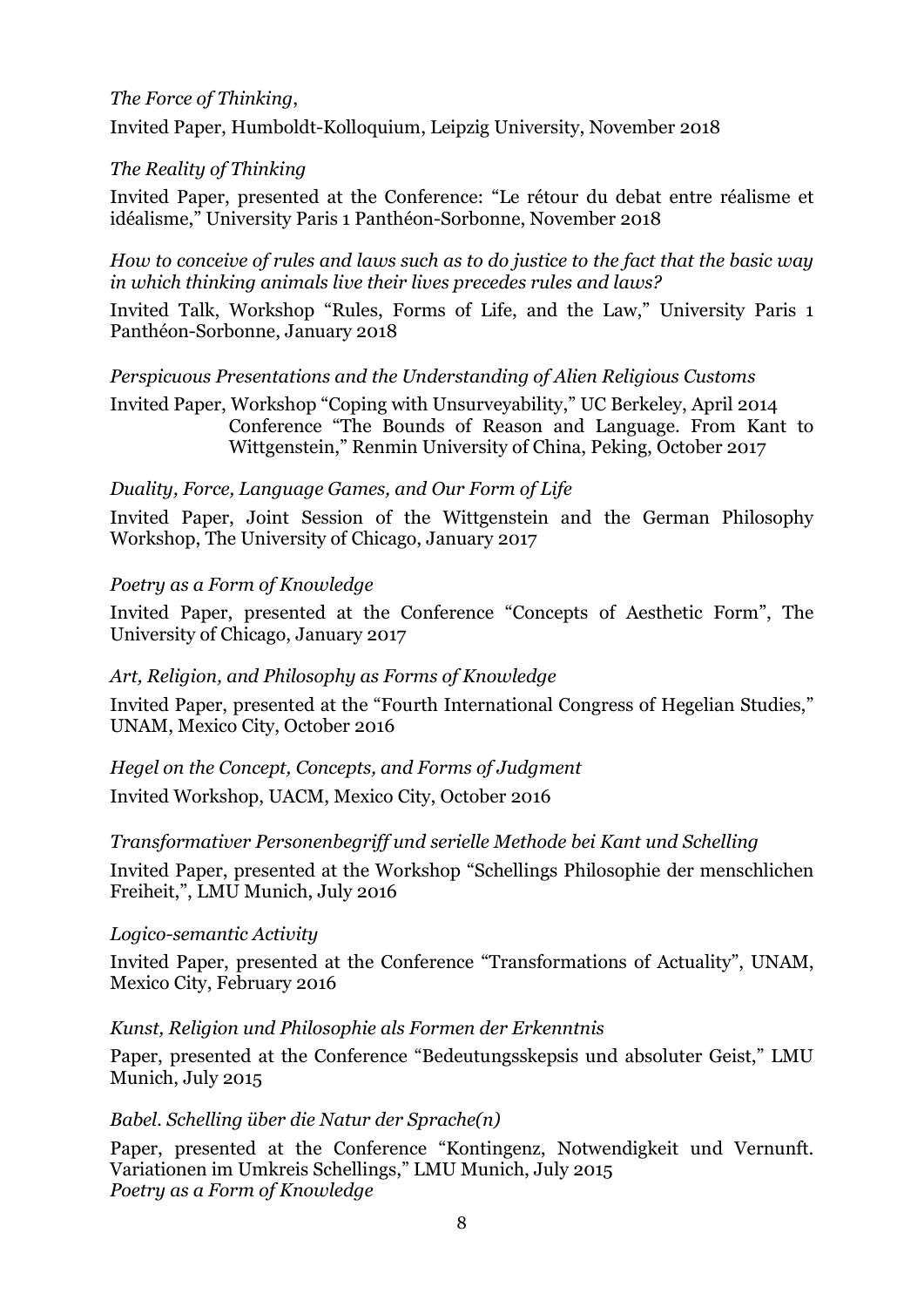Invited Paper, presented at a joint session of the Wittgenstein and the German Philosophy Workshop, The University of Chicago, October 2014

### Moore's Paradox and the Grammar of "Belief"

Paper, presented at the Conference "Theories of Judgment," Instituto de Investigaciones Filosóficas, UNAM, Mexico City, October 2014

### Conceptions of Judgment: Kant, Hegel, Frege

Invited Workshop, Universidad Iberoamericana, Mexico City, October 2014

## Selbstverschuldete Unmündigkeit und Autonomie

Invited Talk at the Conference "Selbstverschuldete Unmündigkeit," Munich, Siemens Foundation, January 2014

### Hegel on Judgement

Invited Paper, presented at a Conference on Hegel's Logic, University of Warwick, May 2013

# Die Idee als Einheit von Begriff und Objektivität

Invited Paper, presented at the Conference "200 Jahre Wissenschaft der Logik," Weimar, Classics Foundation, September 2012

#### Zur systematischen Bedeutung von Fichtes Auseinandersetzung mit dem logischen Realismus Reinholds und Bardilis

Conference Paper, presented at the Conference "Fichte and his Time," University of Bologna, September 2012

#### Sprache als (Hegelsche) Idee

Invited Paper, presented at the Conference "Das Zusammenspiel von Vorstellung und Spekulation in Hegels enzyklopädischem System," Munich, Siemens Foundation, March 2012

#### Reply to Stephen Houlgate's paper: Is Hegel's Phenomenology of Spirit an Essay in Transcendental Argument?

Reply given at the Conference "Aspects of Reason: Justification and Critique," LMU Munich, CAS, June 2011

#### Levels of Awareness

Conference Paper, presented at the Conference "The Vegetative State: A Paradigmatic Problem of Modern Society," LMU Munich, March 2011

# Ethik der Gewalt. Heidegger oder Benjamin?

Conference Paper, presented at the Conference "Existential Philosophy and Ethics," FU Berlin, March 2011

# Zur Logik des Lebensbegriffs

Paper, presented at the Workshop "Was ist Leben im Zeitalter seiner technischen Machbarkeit?" Marburg University, October 2010 Hegel und Sellars über Sprache und Denken

Conference Paper, presented at the XXVIII. Congress of the International Hegel-